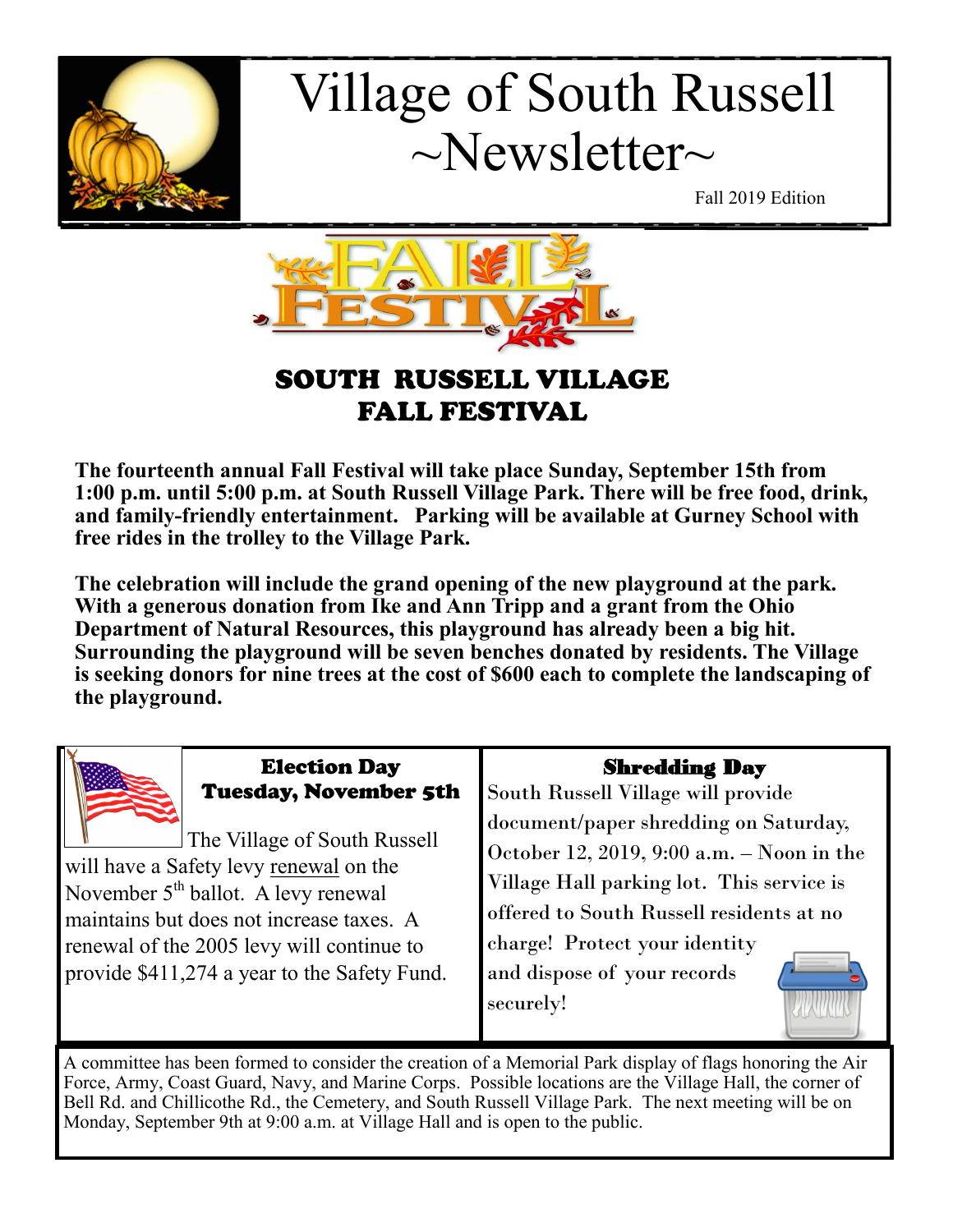## BACK TO SCHOOL

## First Responders Week



September 9th—15th is First Responders' week. Please consider replacing your outdoor lights with red and blue lights as a part of the salute to our first responders.

## Voter Registration Information

The deadline to register to vote in the November 5, 2019 General Election is **October 7th, 2019.** Registration or change of address may be done at any public library branch, Bureau of Motor Vehicles, high schools or vocational schools, Office of the Board of Elections, or by mail.

Anyone who is registered to vote may do so by **Absentee Ballot**. A separate application must be completed for EACH election. Applications can be found on the Board of Election website **https://boelections.co.geauga.oh.us**  or by contacting the Board of Elections. If returning the ballot by mail, it must be postmarked by the day before the election. If returning it to the Board of Elections, it must be submitted by 7:30 pm election night.

With schools back in session, please be observant of the School Zone Speed Limit. When flashing, the speed limit is 20 mph.

Likewise, note that it is ILLEGAL to go around a stopped school bus. Please keep our children safe by adhering to these rules!



## Volunteers Needed

The Zoning Board of Appeals and the Planning Commission are made up of community volunteers who serve residents by helping implement Village standards. These boards meet once per month when needed. For those interested, please email resumes with a letter of interest to: **fiscalofficer@southrussell.com** 



The Village of South Russell is accepting applications

Job Opportunities

for the following:

**Part-time Administrative Assistant/Board Clerk** 

The qualified candidate will be service-oriented, have strong organizational skills with attention to detail, and enjoy working both collaboratively as well as independently. Proficient use of computers and Microsoft Word is required. Knowledge of BDS software and/or transcription experience is a plus.

#### **Part-time Zoning Inspector**

Qualified candidates will have experience in interpreting zoning code, investigating complaints and non-compliance, conducting inspections and enforcing regulations. Must be service-oriented, have good communication skills, enjoy working with others and be able to attend all Planning Commission and Zoning Board of Appeals meetings.

Please submit resumes to: **[fiscalofficer@southrussell.com](mailto:fiscalofficer@southrussell.com)**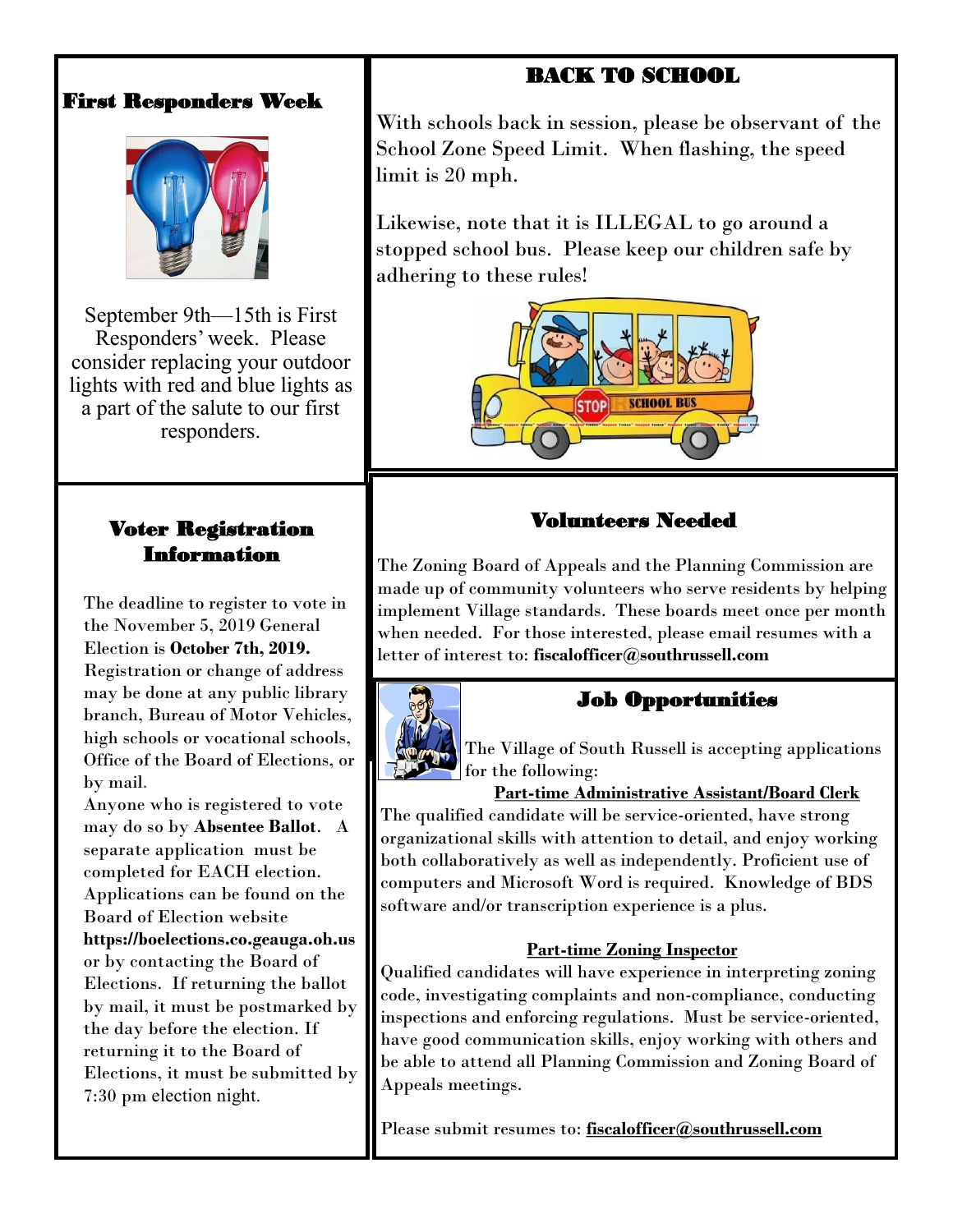## Know Your Utilities

Residents are encouraged to know their utility providers and contact them in the event of service interruption. The following are a few of the main service providers in South Russell:

#### **WATER SERVICE:**

The west end of the Village (including Fairview Road, Mapleridge Road, Fernwood Road, Laurel Road, Hazelwood Drive), Bell Road from the South Russell/Chagrin Falls Corporation line eastward to Laurel Road, and the business/commercial area on East Washington Street are **all serviced for water by the Village of Chagrin Falls**. To report issues, contact **Chagrin Falls Water Department: 440-247-5050** during regular business hours, or the after hours duty employee at the **Utilities Department: 440-247-5051.**

Several Village developments such as Whitetail and Paw Paw Lake have their own water system and should contact their **Homeowners Association or Management Company** if issues arise. The remainder of South Russell Village homes are on private wells. Homeowners should contact their service providers in the event of well or pump failure.

#### **SANITARY SEWERS/WASTEWATER:**

Most South Russell Village residents are on the Geauga County Sanitary Sewer System, which is maintained and operated by Geauga County. This system includes all homes and developments west of Bellwood Lakes to the Chagrin Falls Corporation line on Bell Road and those on Chillicothe Road. Sanitary Sewer System issues should be directed to the **Geauga County Department of Water Resources 440-279-1970**

#### **FIRST ENERGY:**

To report a power outage, call **1-888-LIGHTSS (1-888-544-4877)** or **[report your outage online.](https://www.firstenergycorp.com/outages_help/Report_Power_Outages.html)**

First Energy is the electrical supplier for the Village of South Russell. In the event of a power outage, contact First Energy at the number listed above. Don't presume it has been reported! Affected areas are prioritized by the **reported number of outages**! **DO NOT** attempt to remove downed lines because they may still be energized. Even if it is a downed phone or cable line, **do not touch** the wire because it may be in contact with electrical lines in another area.

#### **DOMINION EAST OHIO GAS:**

#### **Customer service is available 7 a.m. - 7 p.m., Monday – Friday—1-800-362-7557**

**For emergency service, 24 hours a day—1-877-542-2630** 

Dominion East Ohio is the gas provider for South Russell Village. For normal service information use the customer Service number above. The gas company put an additive into the natural gas that smells like rotten eggs. This is for your safety. In the event you have an appliance failure (furnace, hot water tank, dryer, fireplace gas logs) and you smell the rotten egg odor, **DO NOT** turn on or off any switches, leave the premises immediately, and call 911.

In the event of a broken service line while doing earth excavation, contact 911 and evacuate the area.

#### Save the Date

**Geauga Fresh Farmers' Market May 11—October 12, 2019 Saturdays, 9:00 a.m. - Noon**

**South Russell Village Fall Festival Sunday, September 15, 2019 1:00 p.m. - 5:00 p.m. South Russell Village Park**

**Shredding Day Saturday, October 12, 2019 9:00 a.m. - 12:00 p.m.**

**Halloween Trick-or-Treat Thursday, October 31, 2019 6:00 p.m. - 8:00 p.m.**

### **South Russell Village Cemetery**

 South Russell Village Cemetery is located at 5230 Chillicothe Road. The Cemetery map can be viewed in Village Hall or on the Cemetery page at



 www.southrussell.com **Full Size Lots** Village Resident: \$1,000 Prior Resident: \$2,000  **Cremation Lots** Village Resident: \$1,000 Prior Resident: \$2,000  **Scattering/Memorial Garden** \$350 ~\$450 (includes engraved paver)

 For more information, contact Danielle Romanowski, **fiscalofficer@southrussell.com** or (440) 338-6700 x 221